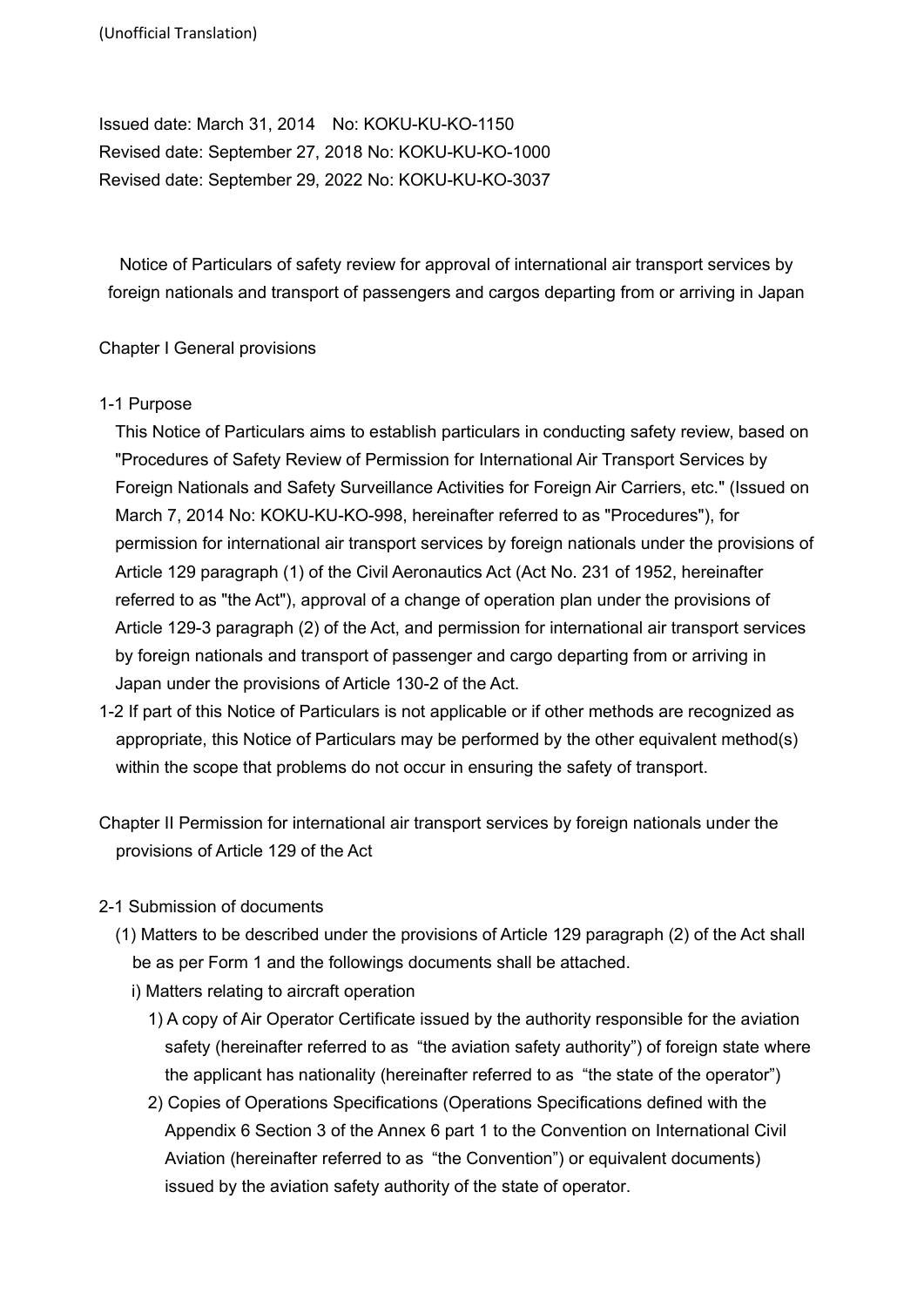- (2) Application documents which may be required to submit under the provisions of Article 129 paragraph (3) of the Act shall be the followings:
	- i) Matters relating to aircraft

Documents shall be attached for each aircraft to be used.

- 1) Copies of aircraft registration certificates issued by the aviation safety authority of the foreign state where the aircraft to be used nationality (hereinafter referred to as "the state of registry").
- 2) Copies of airworthiness certificates issued by the aviation safety authority of the state of registry. If an agreement under the Article 83-2 of the Convention exists between the state of registry and the state other than the state of registry and if airworthiness certificates are issued by the aviation safety authority of the state other than the state of registry, copies of airworthiness certificates issued by the said state and the aforementioned agreement.
- 3) Copies of aircraft noise certificates issued by the aviation safety authority of the state of registry. If an agreement under Article 83-2 of the Convention exists between the state of registry and the state other than the state of registry and if aircraft noise certificates are issued by the aviation safety authority of the state other than the state of registry, copies of aircraft noise certificates issued by the said state and the aforementioned agreement. However, without the aircraft noise certificates, if it is proven to comply with the noise standards of Annex 16 volume 1 to the Convention, verification document thereof.
- 4) Copies of engine emission certificates issued by the aviation safety authority of the state of registry. If an agreement under Article 83-2 of the Convention exists between the state of registry and the state other than the state of registry and if engine emission certificates are issued by the aviation safety authority of the state other than the state of registry, copies of engine emission certificates issued by the said state and the aforementioned agreement. However without the engine emission certificates, if it is proven to comply they comply with the engine emission standards of Annex 16 volume 2 to the Convention, verification document thereof.
- 5) Documents stating the installation status of the following equipment stipulated in Article 147 of the Ordinance for Enforcement of the Civil Aeronautics Act (Ordinance of Ministry of Transport No.56 of July 31, 1952, hereinafter referred to as "the Ordinance"):
	- A) Enhanced Ground Proximity Warning System
	- B) Airborne Collision Avoidance System
	- C) Security enhanced Cockpit Door
- 6) Copies of documents proving that aircraft maintenance facilities are approved to perform the maintenance work by the aviation safety authority of the state of the operator. If such maintenance work is contracted out, copies of documents proving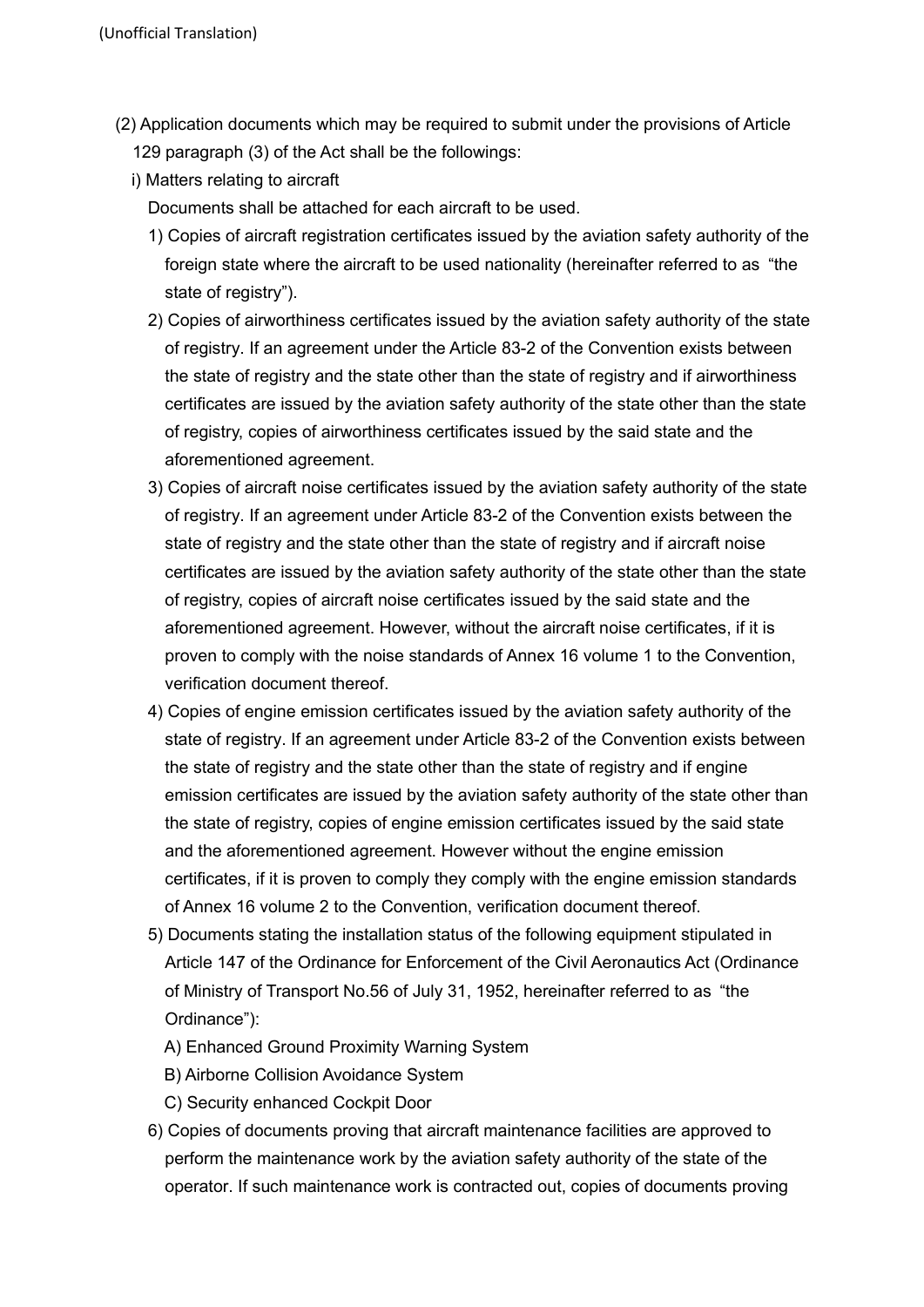that the outsourcing company is approved to perform such maintenance work by the aviation safety authority of the state of operator. If multiple types of aircraft are used, a copy of the respective document, if any, proving that each type of the aircraft was approved.

- 7) Copies of documents proving that operation control facilities for aircraft to be used are approved to perform operation control by the aviation safety authority of the state of the operator. If such operation control is contracted out, copies of document proving that the outsourcing company is approved to perform such operation control by the aviation safety authority of the state of operator.
- 8) Documents showing the status of the following measures concerning falling objects preventive measures described in the detailed regulations of the technical standards to prevent objects falling off airplanes (KOKU-KAN-SAN No.613 of September 27, 2018, hereinafter referred to as "detailed regulations")

The documents shall be signed by a person who has clear official responsibility for the falling objects preventive measures and also shall include the description to implement the measures of the following B as soon as possible.

A) Engineering management

B-1) Utilization of engineering documents effective to prevent falling objects

- B-2) Other measures
- C) Educational Training
- ii) Matters relating to flight crews

As a general rule, the following documents concerning flight crews to be engaged shall be attached.

- 1) Copies of competence certificates for flight crew issued by the aviation safety authority of the state of registry, which show flight crew's name, license number, type of aircraft, issuing state and authority, aviation English proficiency (ICAO level) and expiry date. If an agreement under Article 83-2 of the Convention exists between the state of registry and the state other than the state of registry and if competence certificates for flight crew are issued by the aviation safety authority of the state other than the state of registry, copies of competence certificates for the flight crew issued by the said state and the aforementioned agreement.
- 2) Copies of aviation medical certificates for flight crew issued by the aviation safety authority of the state of registry, which show flight crew's name, license number, issuing state and authority and expiry date. If an agreement under Article 83-2 of the Convention exists between the state of registry and the state other than the state of registry and if aviation medical certificates for flight crew are issued by the aviation safety authority of the state other than the state of registry, copies of aviation medical certificates for the flight crew issued by the said state and the aforementioned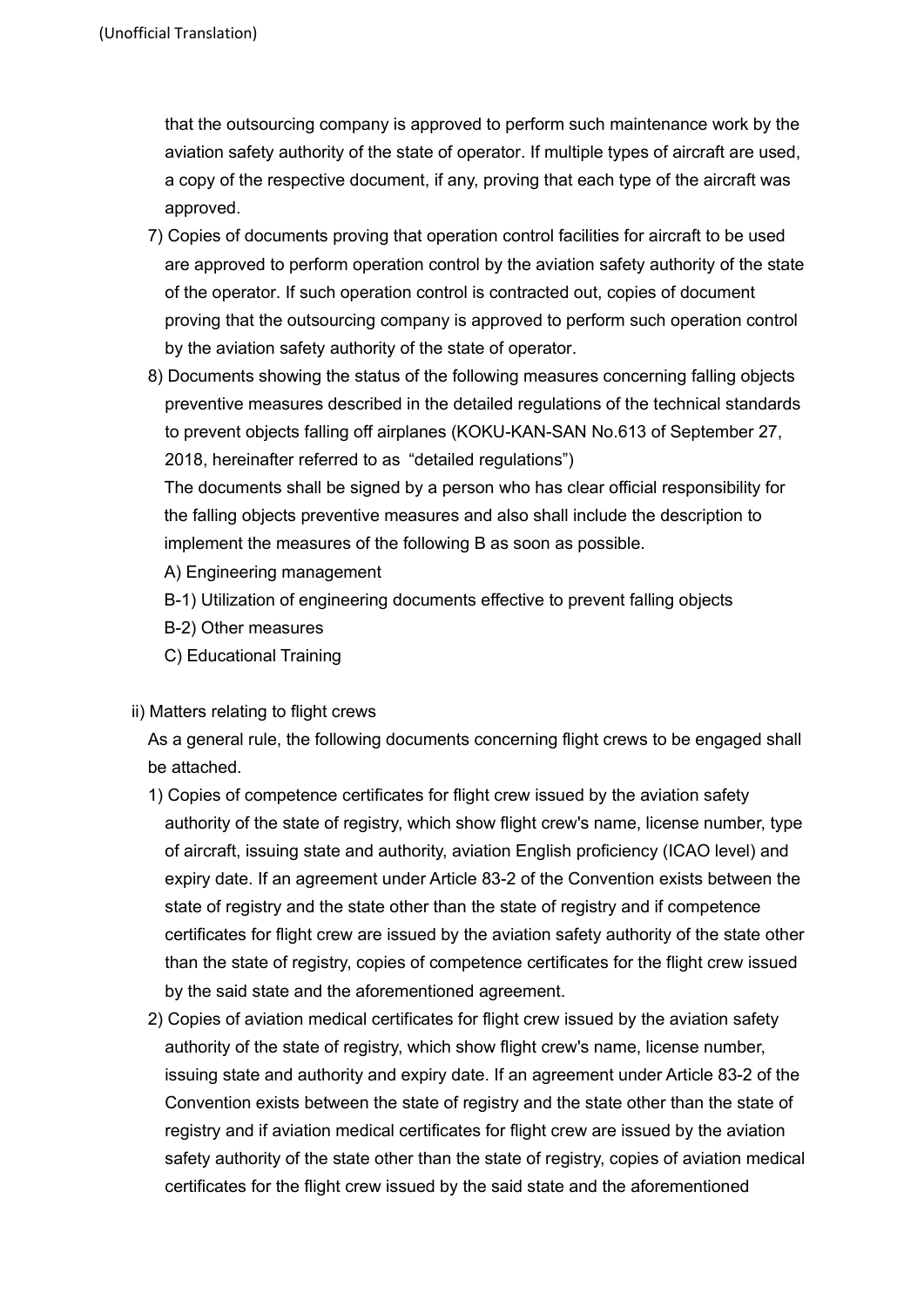### agreement.

- 3) Copies of documents which prove that flight crew training facilities are approved to perform training by the aviation safety authority of the state of operator. If flight crew training is contracted out, copies of documents proving that the outsourcing company is approved to conduct the flight crew training by the aviation safety authority of the state of operator. If multiple type of aircraft are used, a copy of the respective documents, if any, proving that each type of aircraft was approved.
- iii) In addition to the matters listed above, matters requested to submit by the Director of Flight Standards Division, the Director of the Airworthiness Division or the Director of the Air Transport Safety Unit of the Aviation Safety and Security Department, in order to verify that the aircraft operation complies with the safety standards in Japan.
- (3) Omission of attached documents

Of the documents defined in the preceding paragraph (2), some documents can be omitted to attach in the following cases.

- i) Documents specified in paragraph (ii) 3), in case that same aircraft as the aircraft, which has been approved since the previous fiscal year of the application date under the provisions of Article 130-2 of the Act, is used and that the contents are not changed.
- ii) Document s specified in paragraphs (ii) 1) and 2), in case that flight crews for aircraft which have been approved since the previous fiscal year of the application date under the provisions of Article 130-2 of the Act, and if documents related to the same type of competence certificates have been submitted and that the contents of competence certificates are not changed.

# 2-2 Criteria for review

JCAB reviews that matters described in Form 1 and attached documents defined under the paragraph 2-1 meet the provisions of the Act. If Significant Safety Concern(s) (hereinafter referred to as "SSC(s)") are indicated to the state issuing Air Operator Certificate, the state issuing aircraft registration certificates, the state issuing airworthiness certificates and the state issuing competence certificates of flight crew by the International Civil Aviation Organization (hereinafter referred to as "the ICAO"), JCAB does not review based on Chapter III paragraph (1) of the Procedures during the period from the announcement of SSC(s) to the aforementioned states to our confirmation of the removal of SSC(s) and the contents of the concrete corrective measures taken for SSC(s) by the said states.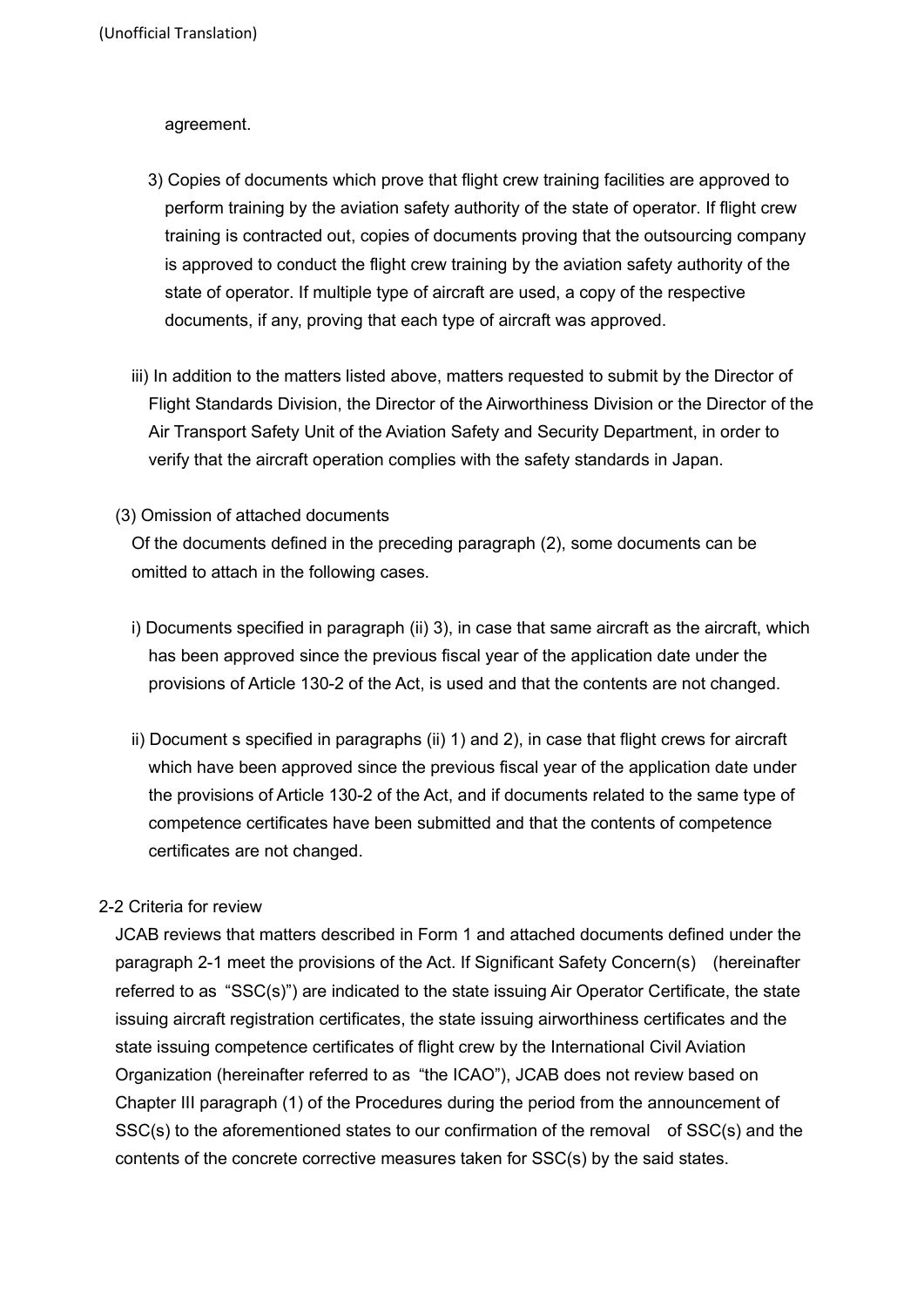- (1) Matters relating to aircraft operation
	- i) Air Operator Certificate
		- 1) The state and institution issuing Air Operator Certificates shall be respectively the state of the operator and the aviation safety authority of the state of the operator.
		- 2) If an expiration date is specified, it shall be within the validity period at the time of filing applications.
		- 3) The name of operator described in the Air Operator Certificate shall be the name of the said operator.
		- 4) It shall be described that commercial air operation is approved. If it is not described in the Air Operator Certificate, it shall be described in the Operation Specifications in the paragraph ii).
		- 5) Responsible person in the aviation safety authority shall sign or seal the stamp.
	- ii) Operation Specifications
		- 1) The institution issuing Operation Specifications shall be the aviation safety authority issuing the Air Operator Certificate (AOC).
		- 2) AOC number shall correspond to the number specified in the AOC.
		- 3) The type of aircraft shall correspond to description of the operation plans.
		- 4) The type of operations, passengers and/or cargos, etc., shall correspond to the description of the operation plans.
		- 5) The area of the operation shall correspond to the description of the operation plans.
		- 6) Responsible person in the aviation safety authority shall sign or seal the stamp.
- (2) Matters relating to aircraft
	- i) Aircraft registration certificate
		- 1) The state and institution issuing an aircraft registration certificate shall be respectively the state of registry and the aviation safety authority of the state of registry.
		- 2) The nationality, registration mark and type listed in the aircraft registration certificate of the aircraft to be used shall correspond to the description of the operation plans.
	- ii) Airworthiness certificate
		- 1) The state and institution issuing an airworthiness certificate shall be respectively the state of registry and the aviation safety authority of the state of registry.
		- 2) If the issuing state is other than the state of registry, it shall be confirmed that an agreement under Article 83-2 of the Convention exists between both foreign states.
		- 3) The nationality, registration mark and type of the aircraft to be used shall correspond to the description of the aircraft registration certificate.
		- 4) If an expiration date is specified, it shall be within the validity period at the time of filing the applications.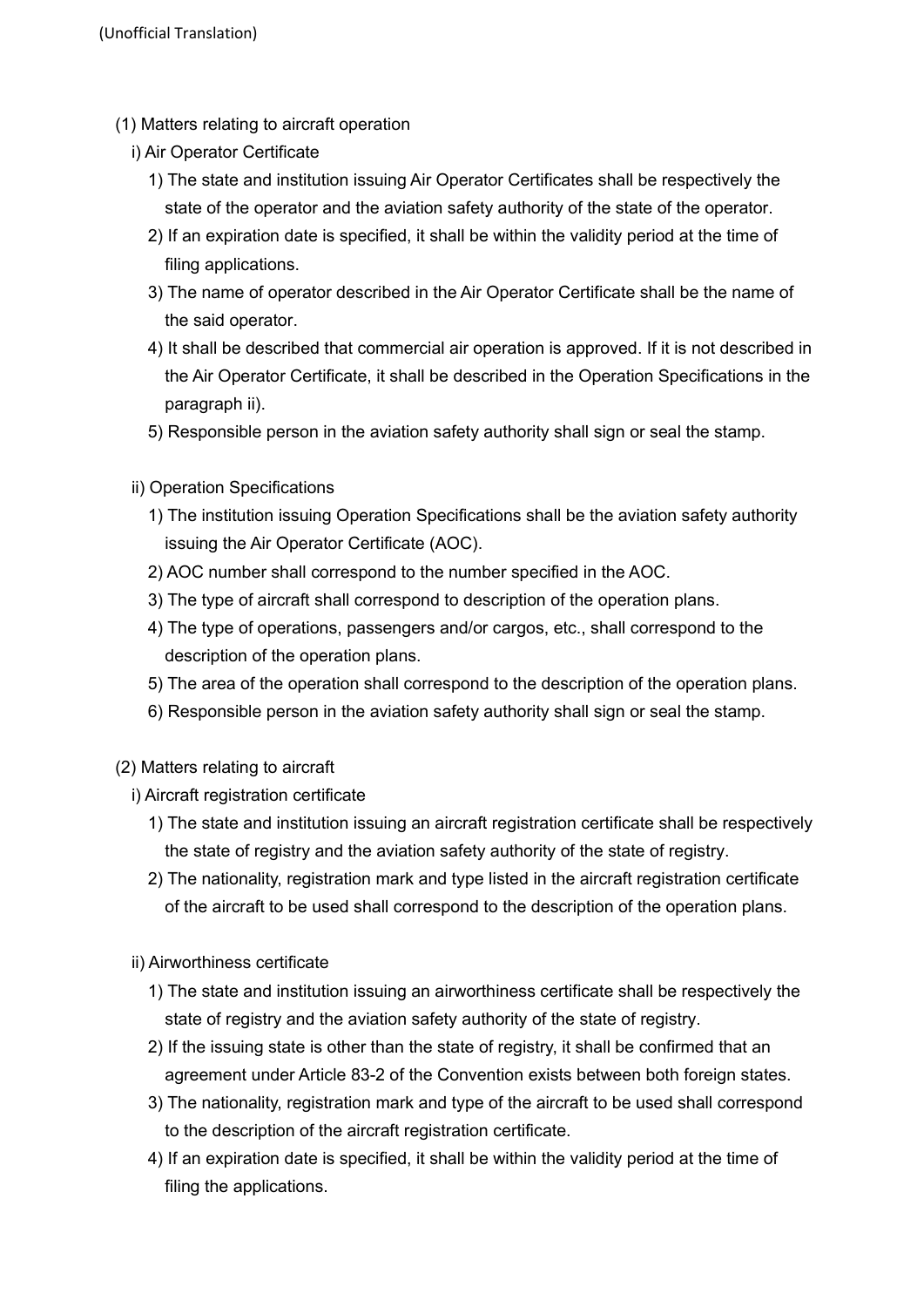iii) Noise certificate

It shall be confirmed that the noise of aircraft to be used complies with the criteria described in Annex 16 Volume 1 to the Convention.

- 1) In case of confirmation by aircraft noise certificates;
	- A) The state and institution issuing noise certificates shall be respectively the state of registry and the aviation safety authority of the state of registry.
	- B) If the issuing state is other than the state of registry, it shall be confirmed that an agreement under Article 83-2 of the Convention exists between both foreign states.
	- C) The nationality, registration mark and type of the aircraft to be used shall correspond to the description of the aircraft registration certificate.
- 2) In case of confirmation by aircraft airworthiness certificates;
	- A) It shall be confirmed by the aviation laws of the issuing state, notification of the aviation safety authority or the other documents that the aircraft noise certification is integrated into the airworthiness certificate.
	- B) If the issuing state is other than the state of registry, it shall be confirmed that an agreement under Article 83-2 of the Convention exists between both foreign states.
- 3) In case of confirmation by the other documents;

It shall be confirmed by an applicant's aircraft flight manual, etc. that the aircraft noise corresponds to the aircraft noise standards

iv) Engine emission certificate;

It shall be confirmed that the engine emission of aircraft to be used comply with the criteria described in Annex 16 Volume 2 to the Convention.

- 1) In case of confirmation by engine emission certificate;;
	- A) The state and institution issuing engine emission certificates shall be respectively the state of registry and the aviation safety authority of the state of registry.
	- B) If the issuing state is other than the state of registry, it shall be confirmed that an agreement under Article 83-2 of the Convention exists between both foreign states.
	- C) The nationality, registration mark and type of the aircraft to be used shall correspond to the description of the aircraft registration certificate.
- 2) In case of confirmation by aircraft airworthiness certificates;
	- A) It hall be confirmed by the aviation laws of the issuing state, notification of the aviation safety authority or other document that engine emission certification is integrated into the airworthiness certificate.
	- B) If the issuing state is other than the state of registry, it shall be confirmed that an agreement under Article 83-2 of the Convention exists between both foreign states.
- 3) In case of confirmation by the other documents;
	- A) It shall be confirmed by type certificate of data sheet for the aircraft and its engines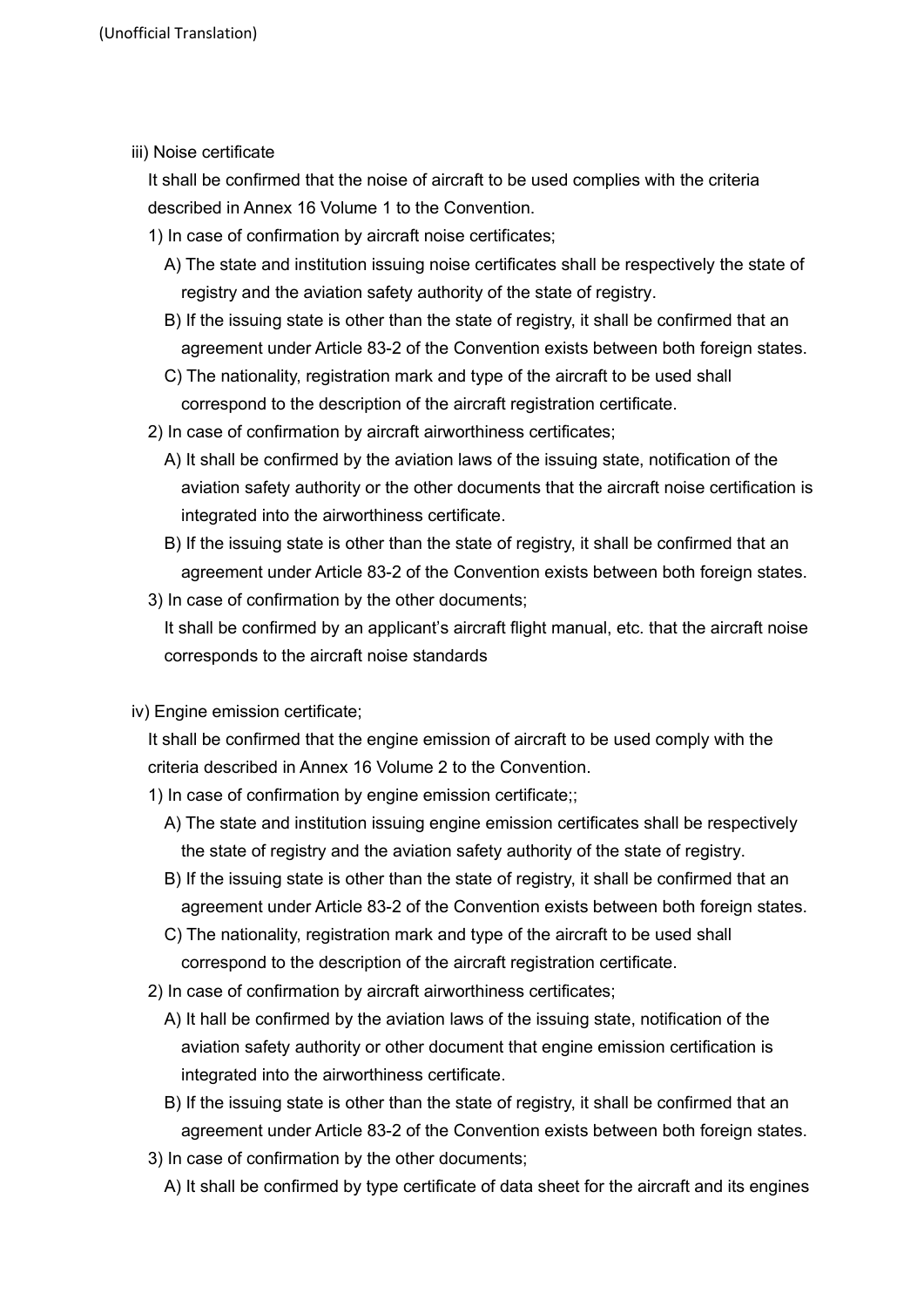to be used that the engine emissions comply with the engine emission standards.

- B) If the aircraft is imported from a foreign state, the type certificate data sheet for the aircraft and the engine to be used referred to in the above A) shall be confirmed by exported airworthiness certificates issued by the exporting foreign state.
- C) It shall be confirmed that maintenance work for the aircraft and its engines is conducted in accordance with the manufacturer's manual, etc.
- v) Equipment installation status
	- 1) Enhanced Ground Proximity Warning System under the provisions of Article 147 paragraph (4) of the Ordinance shall be equipped.
	- 2) Airborne Collision Avoidance System under the provisions of Article 147 paragraph (5) of the Ordinance shall be equipped.
	- 3) Security enhanced cockpit door under the provisions of Article 147 paragraph (6) of the Ordinance shall be equipped.
- vi) Maintenance facilities
	- 1) Aircraft maintenance facilities shall be approved by the aviation safety authority of the state of the operator.
	- 2) If maintenance is contracted out in Japan, the contractor shall be secured.
- vii) Operation control facilities
	- 1) Aircraft operation control facilities shall be approved by the aviation safety authority of the state of the operator.
	- 2) If operation control is contracted out in Japan, the contractor shall be secured.
- viii) Measures to prevent falling objects
	- 1) Engineering management

It shall be confirmed that the engineering management system stipulated in the particulars of technical standards is established.

- 2) Technological measures
- 2-1) Adoption of engineering documents effective to prevent falling objects It shall be confirmed that the engineering documents stipulated in the particulars of technical standards are adopted.
- 2-2) Other measures

It shall be confirmed that matters stipulated in the particulars of technical standards are formulated.

3) Educational Training

It shall be confirmed that the matters relating to the educational training stipulated in the particulars of technical standards are specified.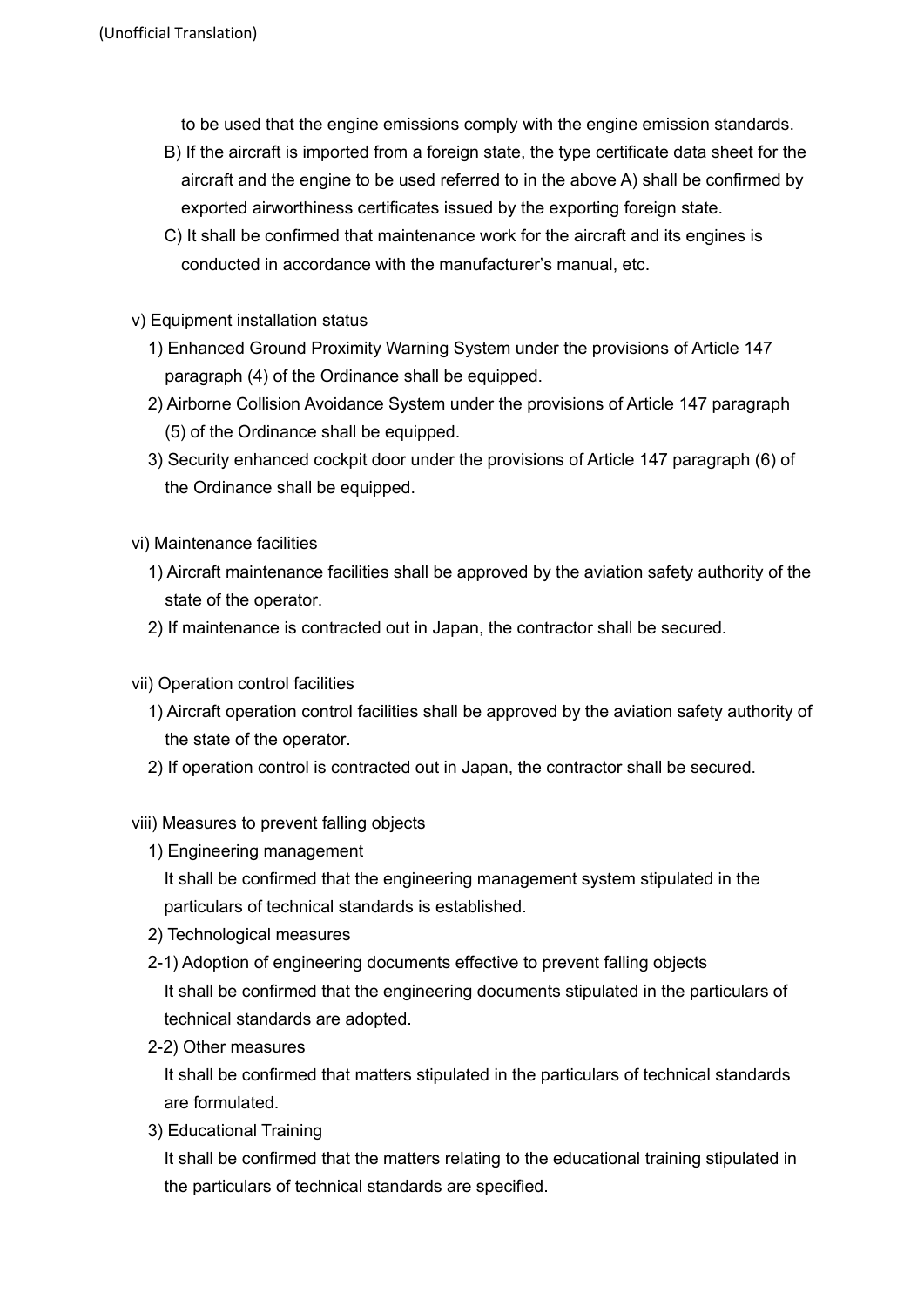- (3) Matters relating to flight crews
	- i) Competence certificates
		- 1) The state and institution issuing competence certificates shall be respectively the state of registry and the aviation safety authority of the state of registry.
		- 2) If the issuing state is other than the state of registry, it shall be confirmed that an agreement under Article 83-2 of the Convention exists between both foreign states.
		- 3) It shall be accordance with the competence certificates required for the said operation and type limitation of the aircraft. If an expiration date is specified in the competence certificates and type limitation, it shall be within the validity period at the time of filing applications.
	- ii) Aviation medical certificates
		- 1) The state and institution issuing aviation medical certificates shall be respectively the state of registry and the aviation safety authority of the state of registry.
		- 2) If the issuing state is other than the state of registry, it shall be confirmed that an agreement under Article 83-2 of the Convention exists between both foreign states.
		- 3) It shall be the medical certificate required for the said operation. It shall be within the validity period at the time of filing the applications.
	- iii) Aviation English proficiency

The language proficiency level shall be the one required for international operation, and shall be within the validity period at the time of filing the applications.

iv) Flight crew training facilities

Flight crew training facilities shall be approved by the aviation safety authority of the state of the operator.

# (4) Others

Contents of the paragraph 2.1 (2) iii) shall comply with the standards in Japan.

Chapter III. Provisions regarding approval of proposed change of operation plans under the provisions of Article 129-3 paragraph (2) of the Act.

# 3-1 Submission of documents

Matters to be described under the provisions of Article 233-2 of the Ordinance and documents which may be required under the provisions of Article 134 paragraph (1) of the Act shall be as follows.

(1) If any type of aircraft which has not been departed from or arrived in Japan, and which is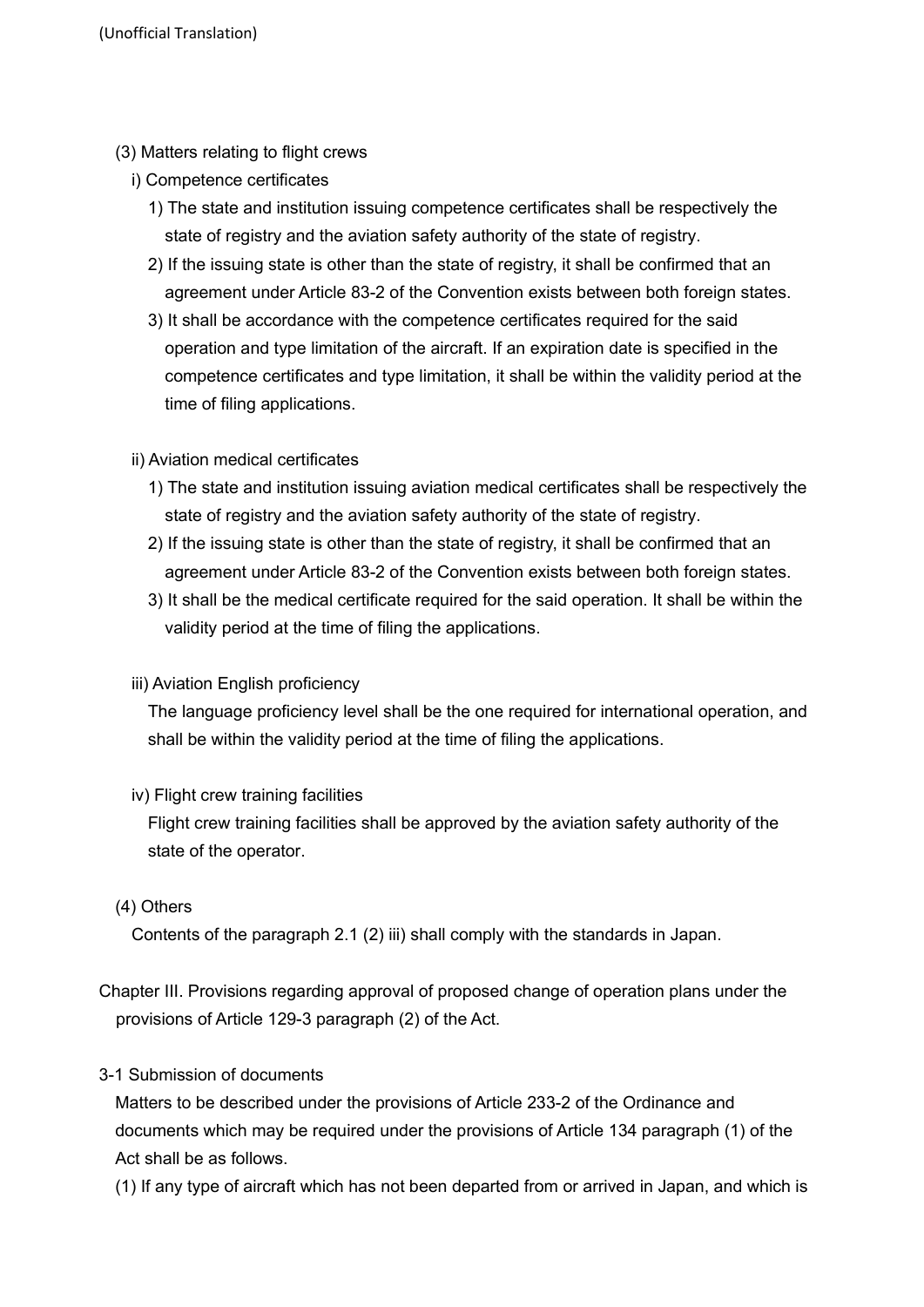other than the aircraft of the same series type having departed from or arrived in Japan, and without any change of competence certificates of airmen (hereinafter referred to as "the same type") is used, it is required to complete Form 1 with necessary matters and attach documents relating to the matters to be changed among documents defined in the paragraph  $2-1$  (1) and (2).

(2) In case of a change other than paragraph (1), its contents shall be described according to the contents of Form 1 and among the documents defined in the paragraphs 2-1 (1) and (2), document relating to the matters to be changed shall be attached. If contents to be changed are the same as those which have been approved or permitted since the previous fiscal year of the application date under the provisions of Article 129 paragraph (1) of the Act or the provisions of Article 130-2 of the Act, or under the provisions of Article 129-3 paragraph (2) of the Act, the documents may be omitted to attach.

### 3-2 Criteria for review

Criteria for review of the submitted documents shall apply accordingly to the corresponding items of the provisions of paragraph 2-2.

- Chapter IV. Provisions concerning permission for transport of passengers and cargos departing from or arriving in Japan under the provisions of Article 130-2 of the Act.
- 4-1 Submission of documents
	- (1) Regarding the matters to be described under the provisions of Article 234-2 of the Ordinance, documents defined in the paragraphs 2-1 (1) and (2) shall be attached by applying accordingly to Form 1.

However, documents defined in the 2-1 (2) i) 8) shall be as follows.

- i) In case that foreign international air carriers operate the aircraft which was permitted under the provisions of Article 129 paragraph (1) of the Act at the time of the application date or in case that a total of the number of flights of the said application and the number of flights which were permitted under the provisions of Article 130-2 of the Act during the past 12 month period from the last operating month of the applied flight exceeds 103 flights, the documents specified in the paragraph 2-1(2) i) 8) shall be attached.
- ii) In any case other than 4-1 (1) i), documents defined in the Appendix 1 of Form 1 shall be attached.
- (2) Omission of attached documents
	- i) Of documents defined in paragraph (1), documents related to paragraphs 2-1 (2) i) 6), 7) and 2-1 (2) ii) 3) may be omitted, if the type of aircraft to be used is the same as the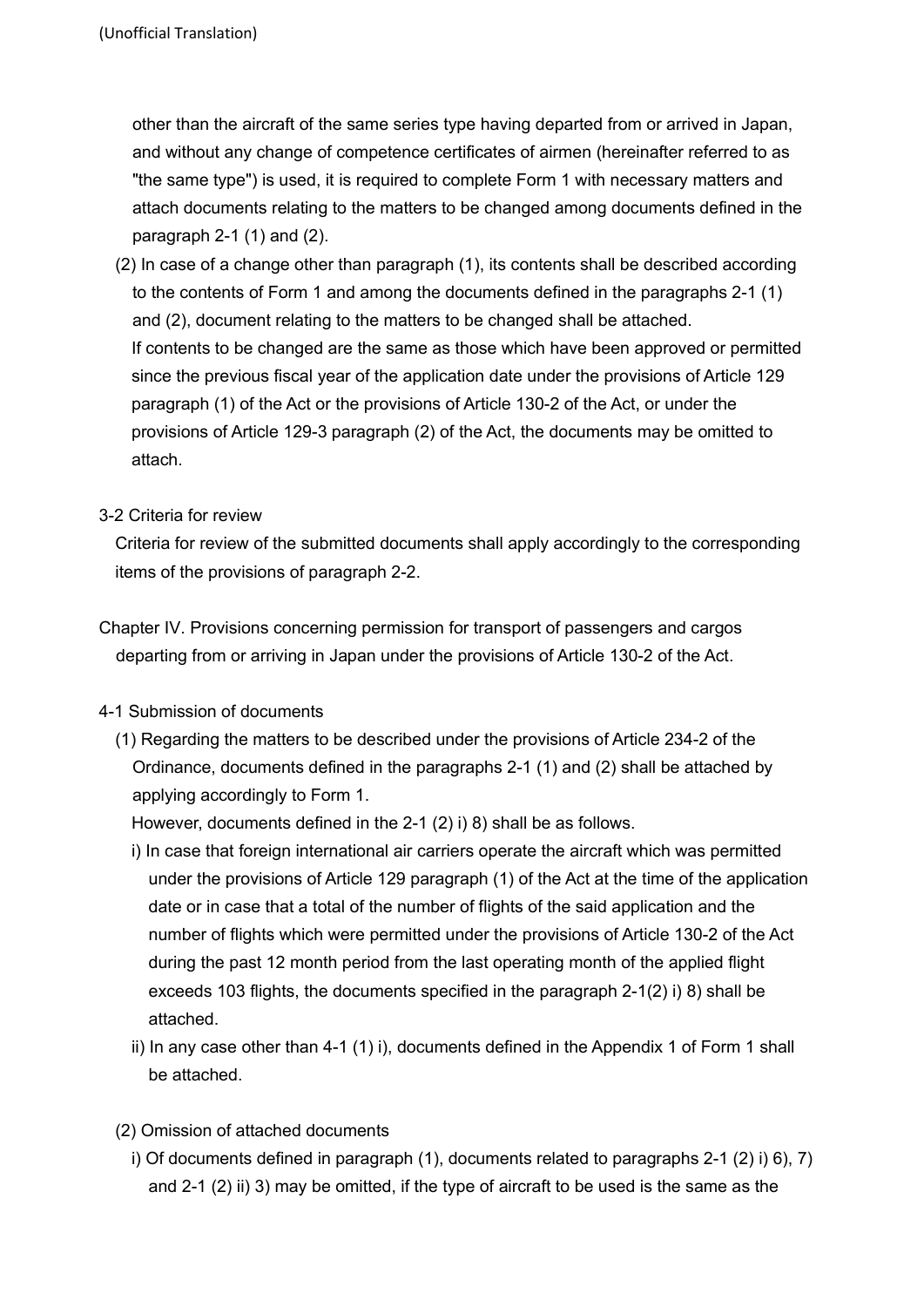aircraft which was permitted since the previous fiscal year of the application date under the provisions of Article 130-2 of the Act.

ii) In case that foreign international air carriers conduct the operation with the same content as the one permitted since the previous fiscal year of the application date under the provisions of Article 129 paragraph (1) of the Act or Article 130-2 of the Act, or approved under the provisions of Article 129-3 paragraph (2) of the Act, attached documents may be omitted.

# 4-2 Criteria for review

- (1) Criteria for review of the matters described in Form 1 and the attached documents shall apply accordingly to the provisions of paragraph 2-2 (excluding 2-2 (2) viii).
- (2) JCAB reviews the documents defined in the proviso of 4-1 (1) as follows.
	- i) In case that foreign international air carriers operate the aircraft which was permitted under the provisions of Article 129 paragraph (1) of the Act at the time of the application date or in case that a total of the number of flights of the said application and the number of flights which were permitted under the provisions of Article 130 -2 of the Act during the past 12 month period from the last operating month of the applied flight exceeds 103 flights, the review shall be conducted by applying accordingly the provisions of the paragraph 2-2 (2) viii).
	- ii) In any case other than  $4-2$  (2) i), it shall be confirmed that the items defined in the Appendix 1 of Form 1are specified.

# Supplementary Provisions

This Notice of Particulars shall be applied from April 1, 2014.

# Supplementary Provisions (September 27, 2018)

- 1. This Procedures shall be applied from March 15, 2019.
- 2. Any person who has already obtained permission under the provisions of Article 129 paragraph (1) of the Act at the time of enforcement of this Procedures shall obtain an approval for change of the operation plan by March 29, 2019 under the provisions of Article 129-3 paragraph (2) of the Act for matters which have to be newly described in the operation plan pursuant to the provisions of Article 232 paragraph (1) (vii) of the Ordinance for Enforcement of the Civil Aeronautics Act revised by the Ministerial Ordinance to revise a part of the Ordinance for Enforcement of the Civil Aeronautics Act (Ministry Ordinance of Land, Infrastructure, Transport and Tourism No. 61 issued in 2018).

# Supplementary Provisions (September 29, 2022)

This Notice of Particulars shall be applied from April 1, 2022.